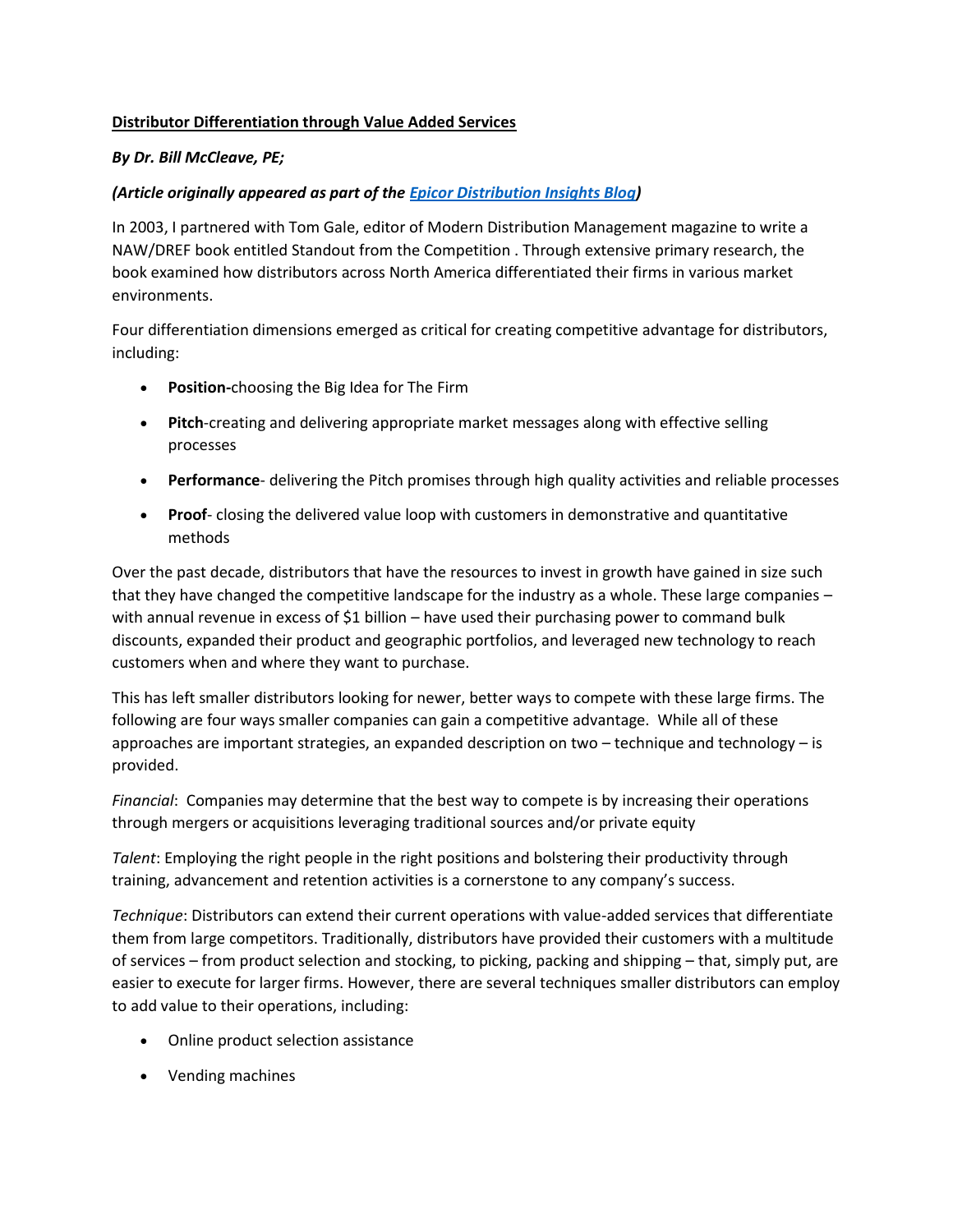- Product and services bundling
- Advanced technology products
- Alternative selling methods, such as Amazon or eBay
- Inventory sharing
- Buying groups
- Limited franchise relationships

While it's true that smaller firms can survive selling traditional products and providing traditional services, the secret to longevity may lie in cost reduction, efficiency, speed and product application skills. Many smaller firms gain a competitive advantage because of their customer knowledge, proximity, flexibility and ability to take on a variety of customer problems and provide solid solutions. In addition to simple value-added services, distributors may decide to offer further services that differentiate them from the competition, such as:

- Installation of Products
- Field service and maintenance
- Fabrication
- Project staging
- Component assemblies
- In-house repair
- Custom products
- Solution design and engineering

These services can provide excellent opportunities for growth, enhanced customer intimacy and higher technology product applications, but there are some challenges. These include added costs, risks and scope creep. Value-added offerings must be carefully orchestrated to match distributor effort with solution results and customer perceived value. Unfortunately, many distributors have failed to manage the value they provide and fall into traps where services for sale get blurred with standard offerings and the customer tries to get more for less.

Before adding value-added services as differentiators, consider these points and actions:

- 1. Make sure customer requirements are well understood.
- 2. Establish a clear distinction between product-attached and optional services, and make sure both types are priced correctly.
- 3. Develop and use a menu (or family of) service offerings.
- 4. See that additional organizational burdens are considered—and defined processes in place—to manage new service offerings and opportunities. These could include, activities, labor and asset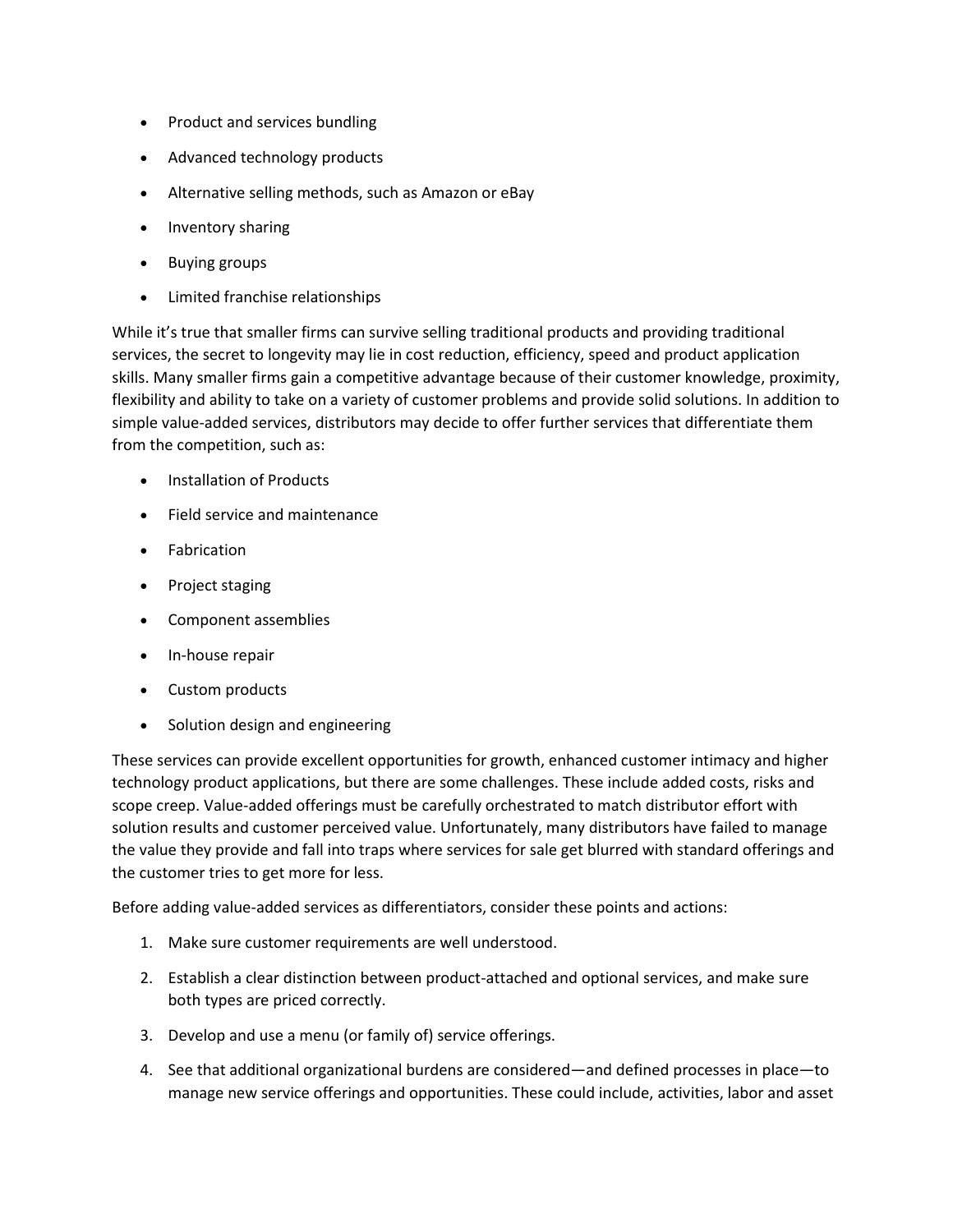utilization, equipment and technology, billing and receivables, inventory, and distraction / risk factors

- 5. Have confidence that your organization can sell new services and negotiate any new relationships these services may entail.
- 6. Ensure that the service team puts processes in place to assure ongoing service improvement through standardization and the application of automation, tracking, and analytic technologies.
- 7. Remember that not all "value-added" opportunities are worth pursuing, and assure that those pursued are.

To be effective, value-add services must be supported by sufficient processes and technologies to make them profitable and deliverable. Some examples include:

- Accurate Costing
- **•** Effective Pricing
- Service Message Development
- Focused Services Selling
- Custom Performance
- Contained Flexibility
- Learning Curve Improvement
- Cost Tracking
- Risk Management
- Reporting Value Contribution
- Automated Support Processes.

**4. Technology**: A competitive advantage may be achieved in two ways with regard to technology. First, by selling advanced technology products to create customer appeal and drive customer satisfaction. Second, by fully utilizing all appropriate technologies to position smaller firms to perform activities faster and more efficiently and to give customers the look and feel of a larger firm.

Advanced Information and communications technologies have allowed many distributor firms to do the seemingly impossible: enhance their traditional offerings and market reach while simultaneously containing costs and increasing profits. The uses and benefits of technologies within distribution firms are almost unlimited – from management dashboards to advanced analytics, technology is changing traditional distribution. Distributors can **couple value-added services with advanced technology** to offer unique customer experiences that give them an edge over the competition. For example, distributors that implement eCommerce or alternative online selling methods may want to leverage technology tools to gather customer feedback and provide additional product recommendations based upon purchasing behavior, as well as dive into demographic and market segmentation. Further, distributors can use these tools to create online catalogs and order tracking.